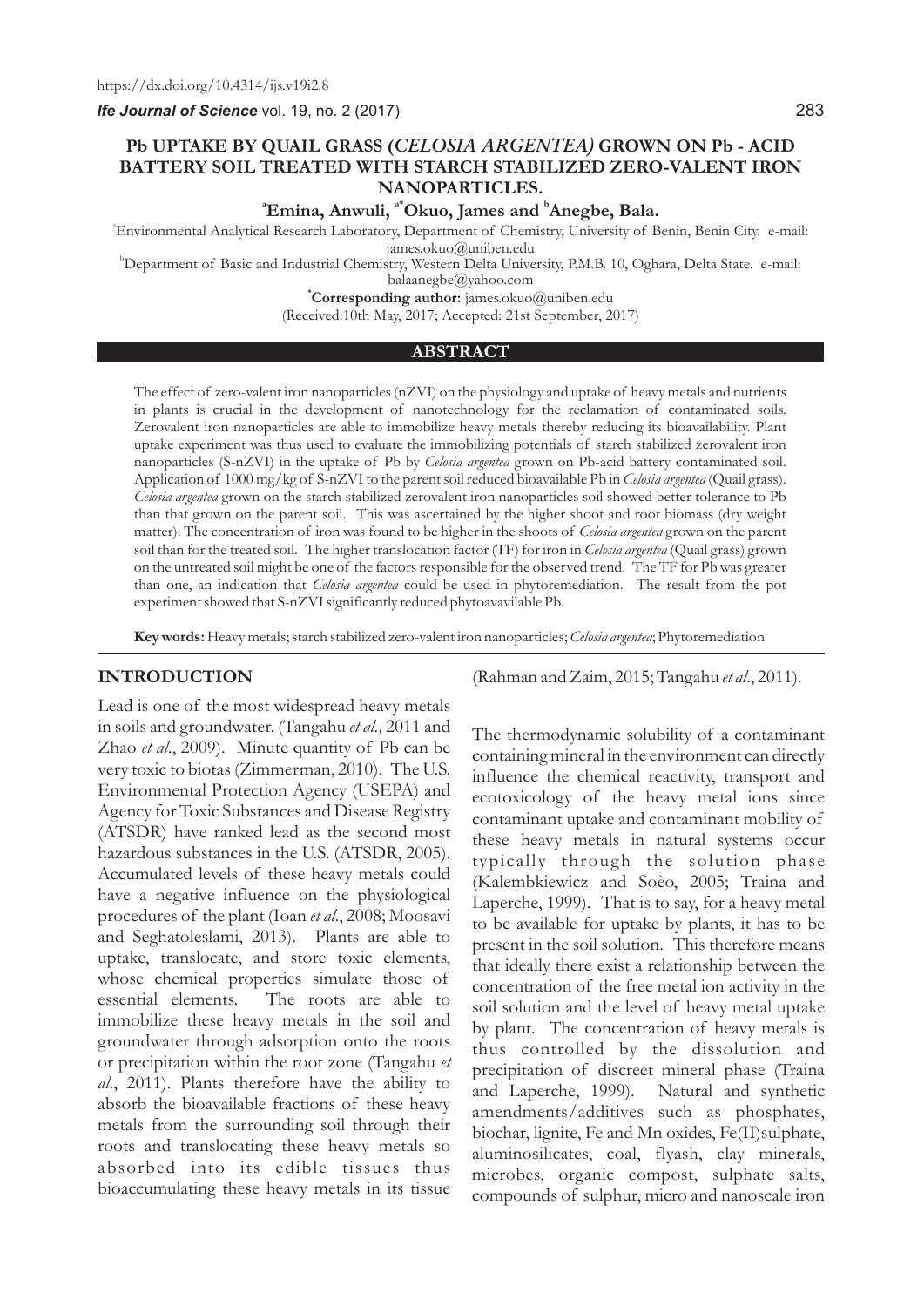# 284

have been added to soils to alter soil chemistry. (Anegbe *et al*., 2014; Gaast *et al.,* 2003; Gatma *et al.,* 2005; Mench *et al.,* 1998; Uzinger and Anton 2008; Weigand *et al.,* 2003; Zubillaga *et al.,* 2008). These additives are able to immobilize these heavy metals through adsorption or change in the redox state of these heavy metals thus effectively reducing the mobility, bioavailability and toxicity of the heavy metals in soils/sediments (Galdames *et al*., 2017; Wang *et al.,* 2009; Wang *et al*., 2015).

In recent times, the use of zerovalent iron nanoparticles (especially the stabilized zerovalent iron nanoparticles) have received considerable attention and is preferred to other methods of immobilization because of their extremely large surface area, high reactivity and ability to diffuse and disperse in water and soils. These attributes enables the stabilized zerovalent iron nanoparticles to get to target contaminant for effective immobilization thus eliminating excessive input of the immobilizing agent and thus reducing cost (Prabu and Parthiban, 2013; Zhao *et al*., 2009; Zhang, 2003). Several literatures have reported huge success in the use of zerovalent iron nanoparticles in the immobilization of heavy metals (Gil- Díaz *et al*., 2013; Gueye *et al*., 2015; Xu *et al.*, 2007; Zhao *et al*., 2009). Studies on its effect on plants is however still unclear and has not been given considerable attention (Li *et al.,* 2015).

Chemical sequential extraction procedure has often been used to evaluate phytoavailable metal in nZVI treated soils (Gil - Díaz *et al.,* 2014). The uptake of heavy metals by plants is however dependent on plant species and the physicochemical factors governing soil chemistry (Tangahu *et al*., 2011) and as such a chemical extraction though an important tool in estimating phytoavailable heavy metal may not be sufficient in evaluating the immobilizing effect of zerovalent nanoparticles in plants. This work therefore is an attempt at prognosis and prophylaxis on the reclamation of arable soils and would hence provide an insight into the immobilizing effects of zerovalent iron nanoparticles on Pb uptake and plant physiology using *Celosia argentea* as an indicator of the phytoavailable Pb in starch stabilized zerovalent

iron nanoparticles treated soils.

# **MATERIALS AND METHODS Preparation of S-nZVI**

All reagents used in this study were all of analytical grade. The reduction method proposed by (Wang and Zhang, 1997) was used in preparing S-nZVI. Aqueous solutions were purged with nitrogen gas prior to synthesis and all the reactions were done in a 250 mL conical flask under nitrogen purge at ambient temperature. 1.62 g of iron (III) chloride hexahydrate was dissolved in 24 mL deionized water the ferric solution was then added drop wise through a syringe to a 6 mL solution of starch under simultaneous stirring to yield a 0.2  $\%$  w/v of starch concentration. 0.80 g of sodium borohydride was dissolved in 50 mL nitrogen purged deionized water and was thereafter added drop wise through a syringe to the iron (III) chloride/starch complex under vigorous stirring. Slowly the solution turned black and was stirred for five minutes after all the sodium borohydride had been added. The black particles were collected using a magnet, washed via centrifugation with 50 mL of nitrogen saturated deionized water followed with washing in three portions of 25 mL absolute ethanol and then oven dried at a temperature of 60°C for 12 hours. This procedure was repeated several times to obtain about 1.5 g of S-nZVI. Bare zerovalent iron nanoparticles (ZVI) were synthesized likewise but in the absence of starch  $(FeCl<sub>s</sub>$  solution was prepared in a mixture of 24 mL ethanol and 6 ml deionized water to prevent rapid oxidation). (Fig. 1)

# **Treatment of Soil with Starch Stabilized Zerovalent Iron Nanoparticles**

Soil from a Pb battery manufacturing site was treated with S-nZVI. A gram of zerovalent iron nanoparticles was added to 999 g of the parent soil (a dosage level of 0.1 % S-nZVI). The soil and nanoparticles were thoroughly mixed followed by the addition of 100 mL of deionized water. The soil was thoroughly mixed again to ensure uniformity and proper dispersion of the nanoparticles. The soil was then incubated for 3weeks. The parent soil and treated soils were then used to evaluate the plant uptake of heavy metals.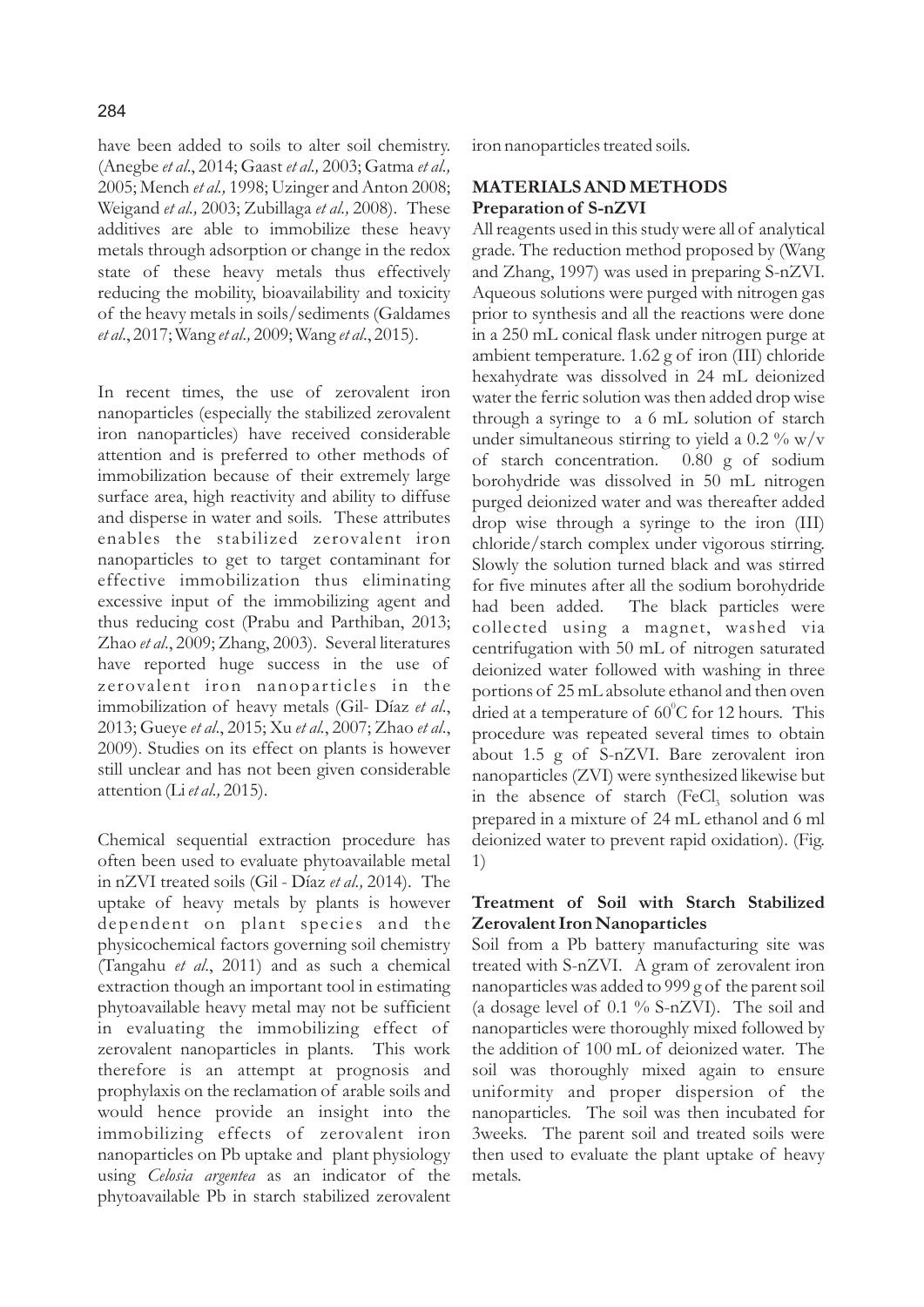#### **Planting**

Two weeks old uniform seedlings of *Celosia argentea* from Obasanjo Farms Ota were transplanted into 200 g of parent and 0.1% starch stabilized zerovalent iron nanoparticles treated soils. The experiment was arranged in completely randomized design with five replications for each soil. The plants were harvested after two weeks. They were first washed in tap water to remove sand particles and then rinsed in distilled water. The shoots were thereafter separated from the roots.

#### **Digestion of Plant Samples**

The plant samples were air dried to a constant weight after which they were ground into powder. Plant samples were first pre-digested in concentrated HNO<sub>3</sub> followed by digestion in a 3:2 diacid mixture of HNO<sub>3</sub> and HClO<sub>4</sub>. Deionized water was added followed by filtration with Whatmann No 1 filter paper. The digestate was then diluted appropriately and analyzed for mineral uptake using AAS Buck scientific VGP 210 model (Deo *et al.,* 2011).

#### **RESULTS AND DISCUSSION**

#### **Characterization of Starch Stabilized Zerovalent Iron Nanoparticles**

The crystallographic analysis of S-nZVI used in this study was performed by powder x-ray diffraction using X- ray diffractometer (Philip's X'pert Pro, UK) with Cu Kα radiation ( $\lambda = 0.154$ ). The diffraction pattern obtained over a 2θ range of  $25-70^\circ$  is shown in Fig. 1. The diffraction pattern showed that of an amorphous phase of Fe and the characteristic broad peak at 2θ of about 45 showed that of zerovalent iron (Rashmi *et al*., 2013; Selvarani and Prema, 2012; Sun *et al*., 2006). Iron oxide peaks as seen in the spectra of bare ZVI (1) and (2) were not noticed in XRD spectra

of S-nZVI. Same results were obtained by Selvarani and Prema, (2010), using starch stabilized formation of iron oxide (FeO). Other related works have however reported that there was no appearance of oxide / hydroxide shell formation in the outer surfaces of the bare zerovalent iron nanoparticles (Rashmi *et al.,* 2013; Yuvakkumar, 2011). Since both zerovalent iron nanoparticles were synthesized in the same manner, it is most likely that the starch used in the synthesis of the modified zerovalent iron nanoparticles protected the zerovalent iron nanoparticles from rapid oxidation and the synthesized S-nZVI was predominantly in its zero-valent state. The average particle size of SnZVI was 9.58 nm as calculated from Debye Scherer formula in equation 1 (Huang and Tang, 2005).

$$
d = \frac{K\lambda}{\beta \cos \theta} \tag{1}
$$

Where d is the particle size of the crystal, k is Scherer constant  $(0.9)$ ,  $\lambda$  is the X- ray wavelength (0.15406 nm), β is the line broadening in radian obtained from width at half maximum, and  $\theta$  is the Bragg diffraction angle of the XRD diffraction pattern.

The magnetic properties as obtained using physical property measuring system PPMS is shown in Fig. 2. The hyteresis loop shows that the particles were superparamagnetic (Faraji *et al*., 2010; Krajewski *et al*., 2015). As extrapolated from the magnetization curve, the synthesized starch stabilized zerovalent iron nanoparticles had a coercivity value of 1628 Oe and a saturation magnetization  $(M<sub>s</sub>)$  of 27 emu/g which is lower than that of bulk iron which has a M of 92 emu/g (Alagiri *et al*., 2015; Vecchia *et al.,* 2008).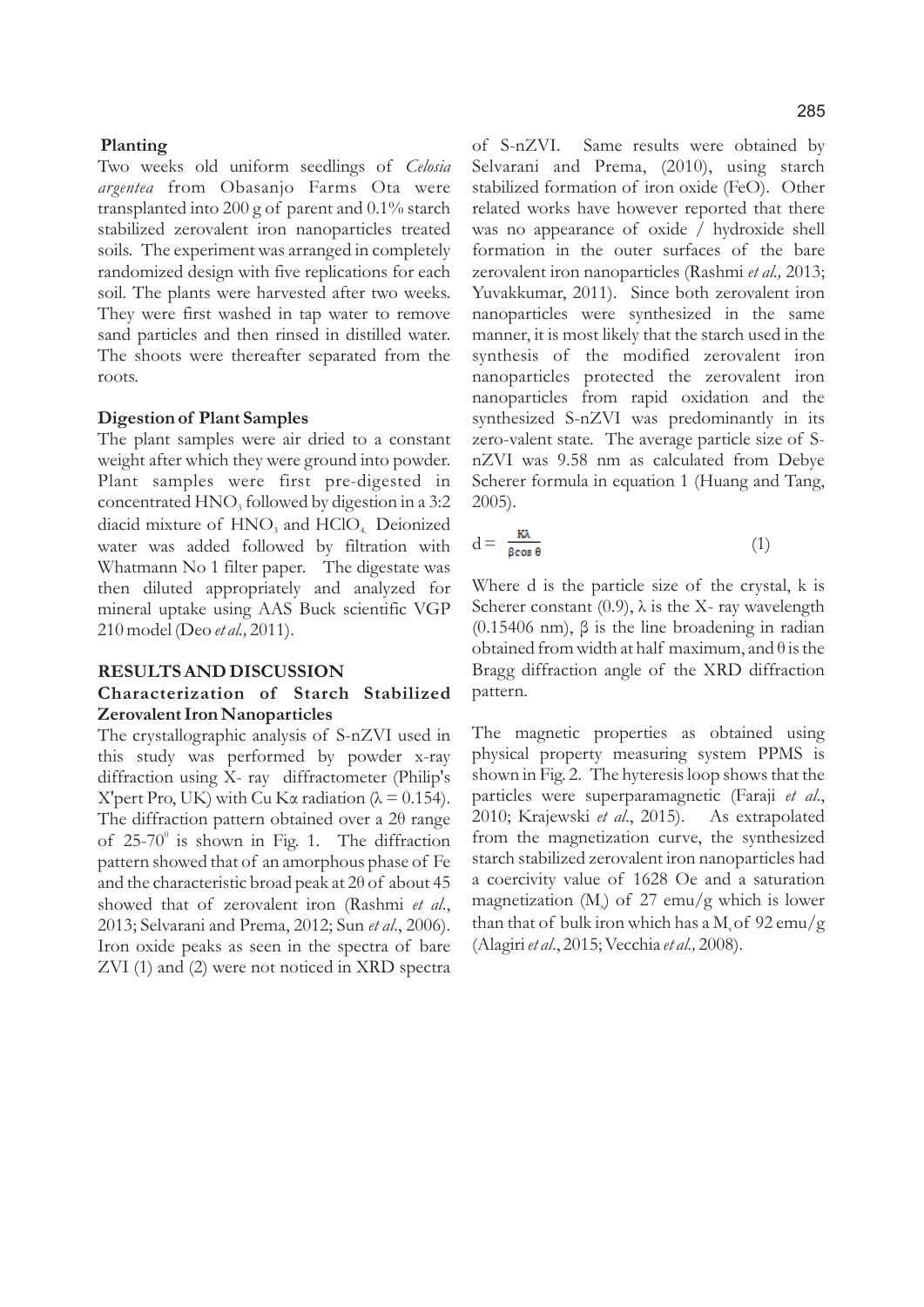

**Fig. 1:** X-Ray Diffraction Pattern of nZVI and Starch Stabilized Zerovalent Iron Nanoparticles (1&2 = nZVI, 3= S-nZVI) .



**Fig. 2:** Magnetic Hysteresis Loop of S-nZVI under Magnetic Field upto 50 K Oe at 300 K. Hyteresis Parameters such as Saturation Magnetization, Magnetization Coercivity and Remenance Magnetization are shown.

**Table 1:** Selected Physicochemical Properties of Pb Acid Battery Soil.

| pH              | Organic           | Organic               | Sand $(\% )$ | Clay $(\%)$ | Silt $(\%)$     | CEC             |            | Ζn           | Fe $(mg/kg)$   |
|-----------------|-------------------|-----------------------|--------------|-------------|-----------------|-----------------|------------|--------------|----------------|
|                 | carbon $(\% )$    | matter $\binom{0}{0}$ |              |             |                 | (meq/100g)      | (mg/kg)    | (mg/kg)      |                |
| $4.20 \pm 0.10$ | $2.7332 \pm 0.28$ | $4.725 \pm 0.55$      | 73.40±0.98   | 23.60±0.45  | $3.00 \pm 0.33$ | $5.23 \pm 0.04$ | 4980±20.50 | $100\pm2.00$ | 15249.50±72.56 |

# **Effect of Starch Stabilized Zerovalent Iron Nanoparticles on the Physiology of** *Celosia Argentea*

*Celosia argentea* grown in parent and treated soils both showed the toxic effect of Pb as there was withering of leaves. However*, Celosia argentea* grown in the starch stabilized zero iron nanoparticles treated soil showed better tolerance to the Pb contaminated soil than that grown on the untreated soil. This can be ascertained by the lower rate of withering and higher plant biomass (dry weight matter) as observed in Tables 2 and 3. The little withering observed in the treated soil is as a result of the extremely high concentration of Pb in the soil and therefore a higher dose of zerovalent iron nanoparticles would be needed to reduce the phytoavailable Pb to concentrations that are not phytoxic.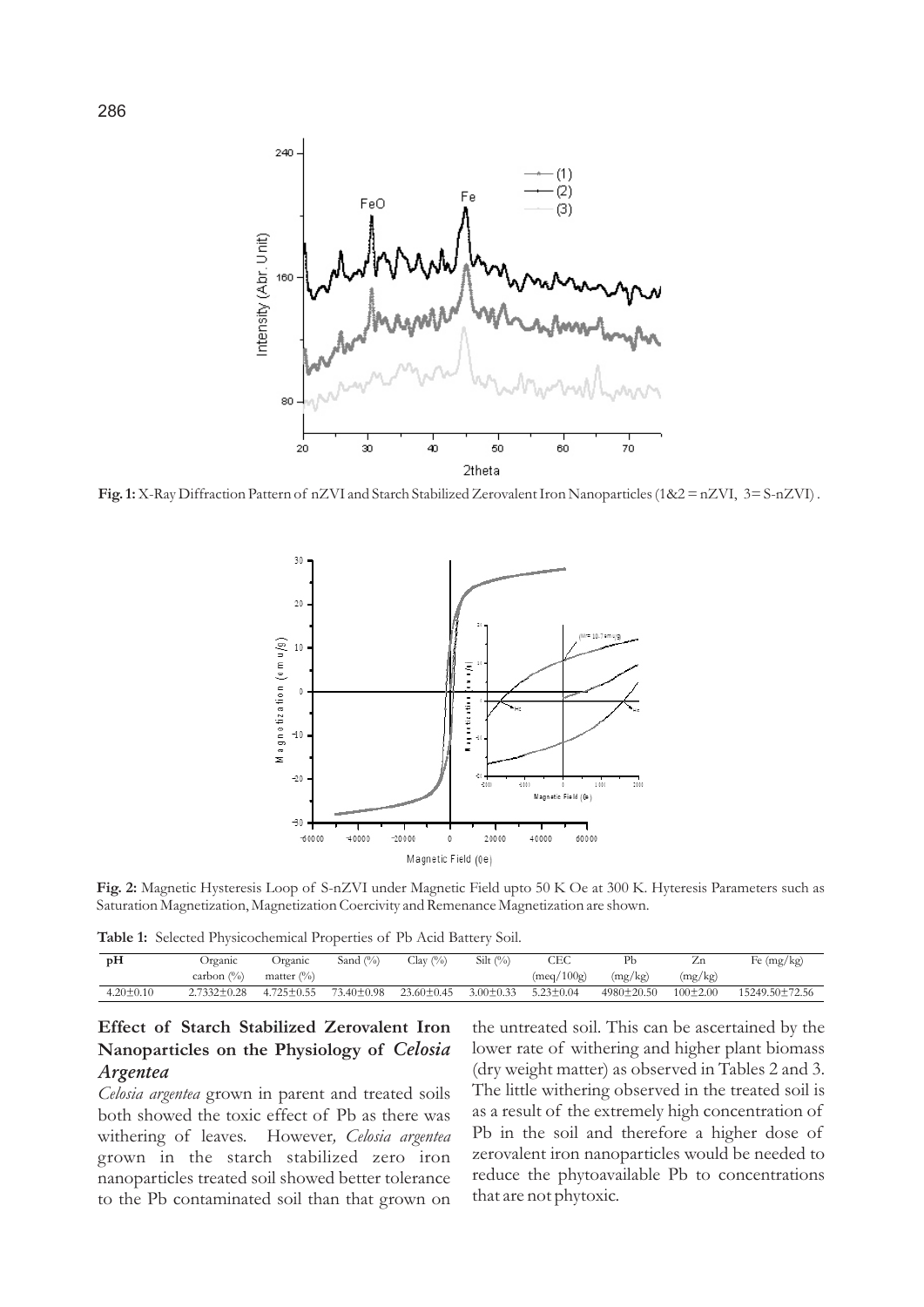The tolerance index, TI based on the dry weight of plant is an indicator of the toxic effect of metals on plants growing in heavy metal contaminated soil. The equation for the calculation TI for heavy metals is shown in equation 2 (Ebrahimi, 2013).

$$
TI = \frac{dry \ weight \ of \ the \ plant \ grown \ in \ heavy \ metal \ soil}{dry \ weight \ of \ plant \ in \ control} \tag{2}
$$

Consequently, in this study the TI indicator for toxic effect of zerovalent iron nanoparticles in heavy metal soil is given by

$$
TI = \frac{dry \ weight \ of \ the \ plant \ grown \ S - nZVI \ soil}{dry \ weight \ of \ plant \ in \ control} (3)
$$

**Table 2:** Effect of S-nZVI on Leaf Withering

Where the control is the heavy metal soil without starch stabilized zerovalent iron nanoparticles.

While TI for Pb in the root increased from 0.28 to 0.34 in treated soil that of the shoots increased from 0.27 to 0.32. TI for starch stabilized zerovalent iron nanoparticles in heavy metal soil for root and shoot were 1.24 and 1.15 respectively. These values are greater than 1, an indication that the application of starch stabilized zerovalent iron nanoparticles did not have a negative effect on the plant physiology but rather a positive effect. Plant turgidity is a term that is used to refer to the ability of plants to remain upright in the soil. *Celosia argentea* grown on the treated soil also showed greater turgid strength as shown Fig. 3.

| Number of withered leaves (dropped leaves) |             |                  |          |          |                      |          |          |          |          |       |
|--------------------------------------------|-------------|------------------|----------|----------|----------------------|----------|----------|----------|----------|-------|
| Day                                        | Parent soil |                  |          |          | $0.1\%$ treated soil |          |          |          |          |       |
|                                            | Pot 1       | Pot 2            | Pot 3    | Pot $4$  | Pot 5                | Pot 1    | Pot 2    | Pot 3    | Pot $4$  | Pot 5 |
|                                            | $^{(1)}$    | $\left( \right)$ | $\theta$ | $\Omega$ | $\Omega$             | $\theta$ | $\theta$ | $\Omega$ | $\theta$ | 0     |
|                                            |             |                  |          |          |                      |          |          |          |          |       |
|                                            |             |                  |          |          |                      |          |          |          |          |       |
|                                            |             |                  |          |          |                      |          |          |          |          |       |
|                                            |             |                  |          |          |                      |          |          |          |          |       |
|                                            |             |                  |          |          |                      |          |          |          |          |       |
|                                            |             |                  |          |          |                      |          |          |          |          |       |
|                                            |             |                  |          |          |                      |          |          |          |          |       |
|                                            |             |                  |          |          |                      |          |          |          |          |       |
| 10                                         |             |                  |          |          |                      |          |          |          |          |       |
|                                            |             |                  |          |          |                      |          |          |          |          |       |
| 12                                         |             |                  |          |          |                      |          |          |          |          |       |
| 13                                         |             |                  |          |          |                      |          |          |          |          |       |
| 14                                         |             |                  |          |          |                      |          |          |          |          |       |
| Total                                      |             |                  |          |          |                      |          |          |          |          |       |

**Table 3:** Dry Weight (g) of Plants (Mean dry weight of seedling in distilled water (control): root 0.25 g, shoot 0.75 g)

| Treatment levels of S- Dry weight of Dry weight of<br>$nZVI$ (%) | Root              | Shoot             | TI<br>(Root) | TI<br>(Shoot) | $\mathrm{TI}_{\mathrm{S-nZVI}}$<br>(Root) | $\mathrm{TI}_{\mathrm{S-nZVI}}$<br>(Shoot) |
|------------------------------------------------------------------|-------------------|-------------------|--------------|---------------|-------------------------------------------|--------------------------------------------|
|                                                                  | $0.070 \pm 0.008$ | $0.207 \pm 0.050$ | 0.28         | 0.27          | $\qquad \qquad =$                         |                                            |
| 0.1                                                              | $0.087 \pm 0.006$ | $0.240 \pm 0.072$ | 0.34         | 0.32          | 124                                       | 1.15                                       |



**Fig. 3:** *Celosia Argentea* Grown on Treated Soil (A) and Parent Soil (B)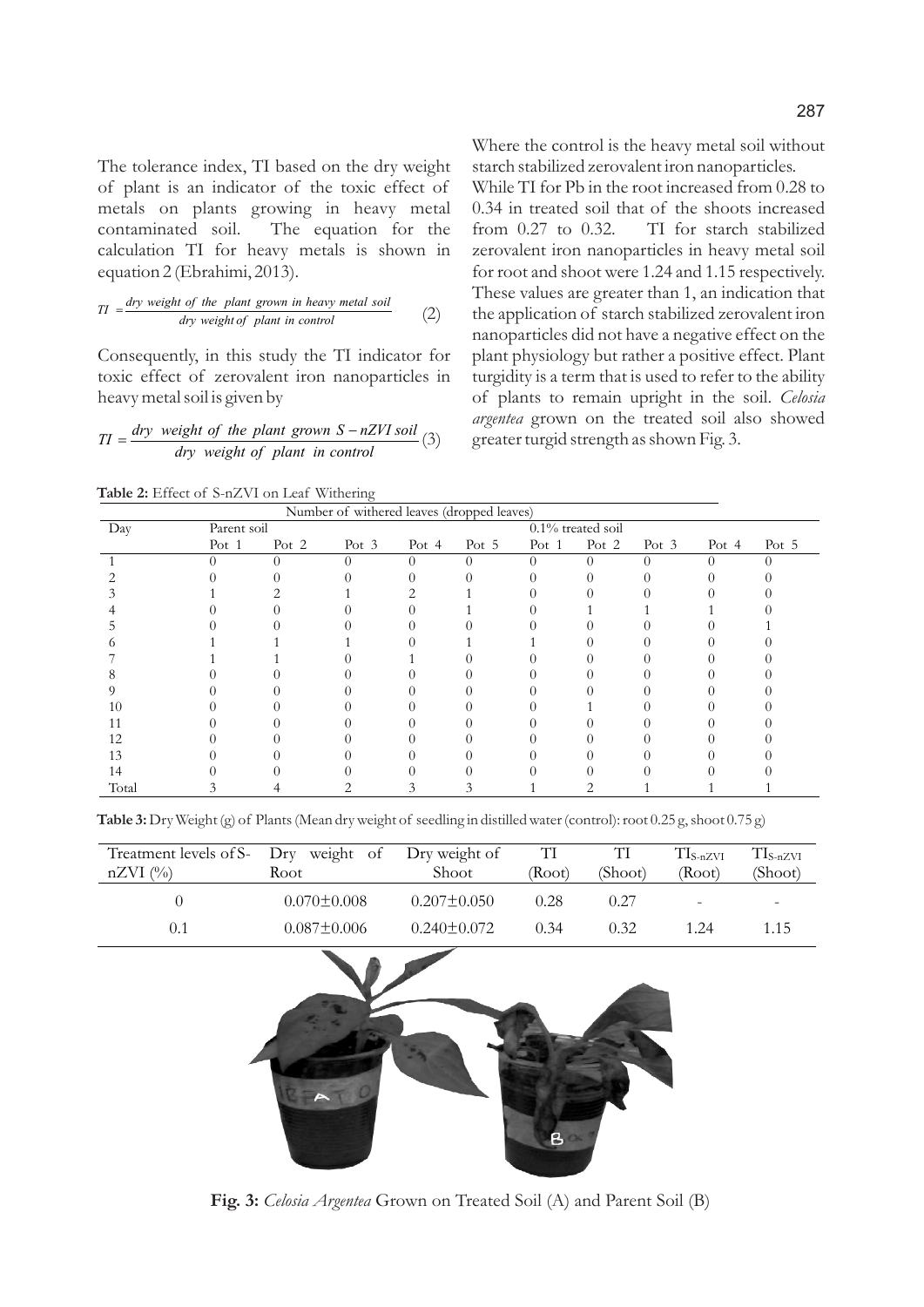From the results, the phytoxic symptoms observed in the plants is as a result of the extremely high concentration of the Pb in the soils used rather than the application of zerovalent iron nanoparticles.

# **Heavy Metal Uptake**

The uptake of Pb is quite high in *Celosia argentea* grown on both the parent and treated soil. However, the application of zerovalent iron nanoparticles to the soil significantly reduced the uptake of Pb grown on the treated soil. In the shoots, Pb uptake was reduced from 147.78 mg/kg to 89.84 mg/kg after the application of 1000 mg/kg starch modified zerovalent iron nanoparticles. In the roots, Pb uptake was reduced from 146.31 mg/kg to 88.07 mg/kg. The ability of roots to transfer heavy metals to the shoots can be explained by a translocation factor or transfer factor (TF). It is given as the ratio of metal concentration in plant shoot to that in the root. The translocation factor for Pb in both parent and treated soils were 1.01 and 1.02 respectively. A translocation factor that is equal to 1 is an indication that the plant is a potential phytoaccumulator (Ebrahimi *et al*., 2007; Aiyesanmi, 2012). These values therefore indicate that *Celosia argentea* may be a good hyperaccumulator of Pb in phytoremediation.

The application of zerovalent iron nanoparticles to the soil significantly reduced the uptake of Zn in *Celosia argentea* grown on the treated soil in both shoots and roots. The translocation factor for Zn in plants grown on parent and treated soils were  $1.35 \pm 0.33$  and  $1.14 \pm 0.31$  respectively. These values again indicate that C*elosia argentea* may be a good hyperaccumulator of Zn in phytoremediation. However, the application of zerovalent iron nanoparticles may lead to Zn deficiency since it is an essential nutrient. Though Zn deficiency was not established in this report as can be seen from the high concentration of Zn in *Celosia argentea*.

Nanoparticles can be taken up by the root and transported to the above parts of the plant or may adhere to the roots depending on the anatomy of the plant, composition, size and shape of nanoparticles (Nedecky *et al*., 2017). Although total heavy metal may not always be used in predicting bioavailable metals (Anarwar, 2008; Zimmerman and Weindorf, 2010), most research works have however reported an increase in uptake of metals with increase in metal concentration (Intawongse and Dean, 2006; Nouri *et a.,* 2009; Orhue and Ekhomun, 2010). The addition of S-nZVI to parent soil would increase the total Fe concentration and thus likely increase uptake in plant. The level of Fe uptake in the roots was slightly higher in *Celosia argentea* grown on the untreated soil. Conversely in the shoots, the level of Fe was reduced from 953.64 mg/kg in the parent soil to 602.33 mg/kg in the treated soil despite the addition of Fe. This is probably due to higher translocation factor (TF) for iron in *Celosia argentea* grown on untreated soil. Since uniform seedlings were collected from the same source, the obviously lower concentration of Fe in the shoots and hence lower TF of plants grown on treated soil can be attributed to change in the surface chemistry of the soil and root zone owing to the presence S-nZVI (Nedecky *et al.*, 2017). The lower TF is an indication that *Celosia argentea* may not have the internal detoxification mechanism to tolerate an eventual phytotoxicity of Fe nanoparticles (Nouri *et al*., 2009). The above observations show that iron nanoparticles are more likely to adsorb to the root zone and may not be easily translocated to the shoots. It is also an indication that the addition of S-nZVI may not have significantly increased leachable Fe (phytoavailable Fe).

**Table 4:** Heavy Metal Uptake (mg/kg)

|    |                     | Parent soil        | Treated soil |                    |                    |      |
|----|---------------------|--------------------|--------------|--------------------|--------------------|------|
|    | Root                | Shoot              | TF           | Root               | Shoot              | TF   |
| Pb | $146.31 \pm 2.67$   | $147.78 \pm 13.10$ | 1.01         | $88.04 \pm 1.99$   | $89.84 \pm 1.14$   | 1.02 |
| Zn | $605.44 \pm 172.50$ | $726.41 \pm 49.02$ | 1.31         | $534.76 \pm 33.79$ | $538.24 \pm 20.67$ | l.14 |
| Fe | $1773 + 20.50$      | $953.64 \pm 67.54$ | 0.46         | $1800 + 44.11$     | $602.33 + 77.32$   | 0.33 |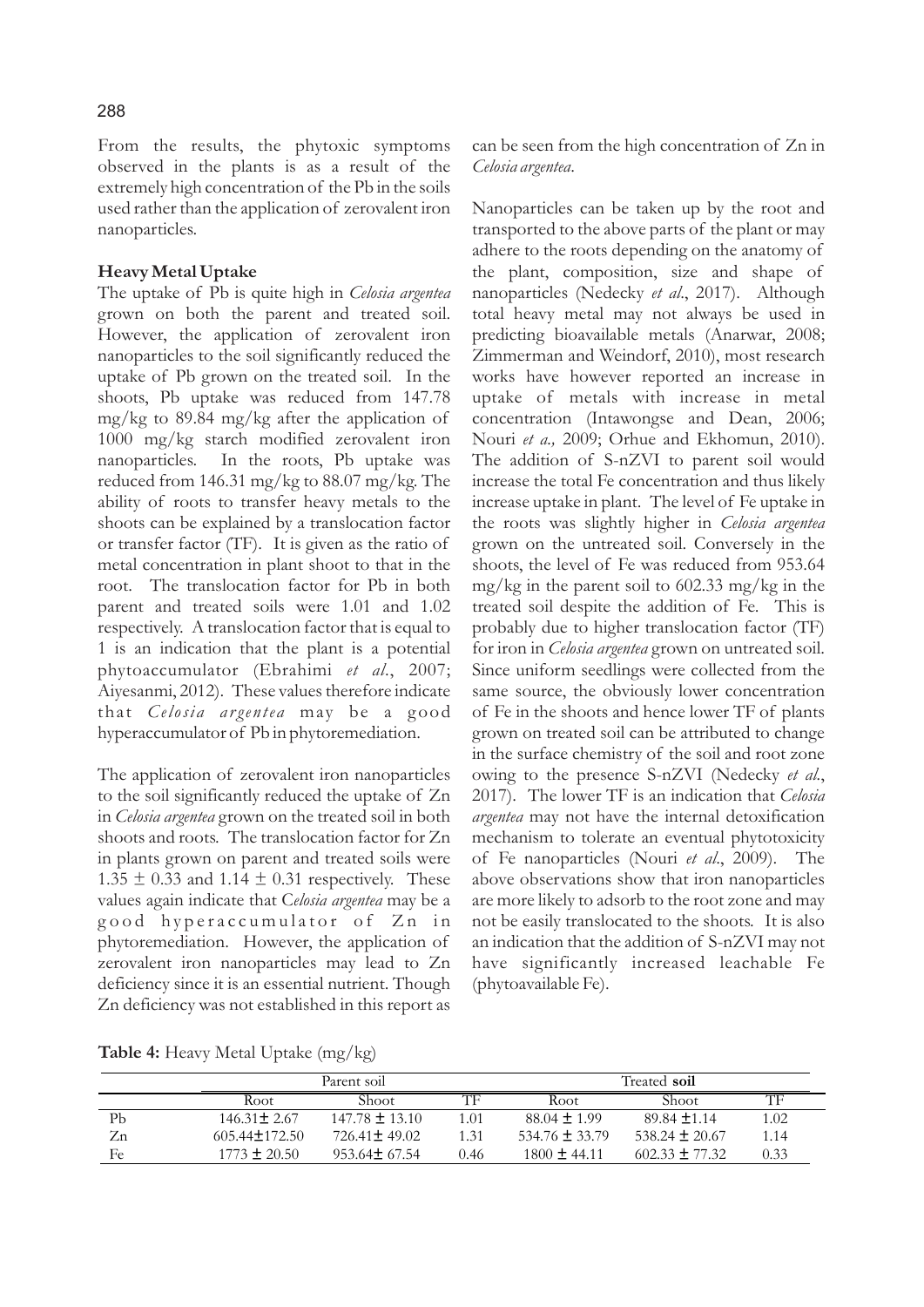The bioconcentration factor shown in equations 4 and 5 is used in classifying plants as either bioaccumulators or excluders. A bioaccumulator has BCF values > 1 while an excluder plant has BCF values  $\leq 1$  (Ebrahimi, 2013). The results show that *Celosia argentea* is an excluder of Pb and iron and a bioaccumulator of Zn. The application of S-nZVI reduced the ability of *Celosia argentea* to function as either an excluder or a bioaccumulator.

$$
BCF_{root} = \frac{(C_{root})}{(C_{soil})}
$$
\n(4)

$$
BCF_{\text{shoot}} = \frac{(C_{\text{shoot}})}{(C_{\text{soil}})}
$$
(5)

Where  $C_{\text{root}}$  and  $C_{\text{shoot}}$  are the metal concentration in the roots and shoots respectively and  $C_{\text{coll}}$  is the metal concentration in the soil.

Metal Parent soil Treated Soil<br>BCF  $_{\text{root}}$  BCF  $_{\text{shoot}}$  BCF  $_{\text{root}}$  BCF  $_{\text{root}}$ BCF shoot BCF root BCF shoot Pb 0.029 0.030 0.018 0.018 0.018 Zn 6.054 7.264 5.3476 5.382 Fe  $0.110$   $0.062$   $0.118$   $0.039$ 

**Table 5:** Bioconcentration Factor of *Celosia argentea*

#### **CONCLUSION**

Starch stabilized zerovalent iron nanoparticles was able to immobilize phytoavailable Pb and Zn in lead-acid battery soil. It was ecofriendly and had a positive effect on the physiology of *Celosia argentea*. The use of zerovalent iron nanoparticles may create a means of reclaiming arable soil if the immobilization of essential nutrients can be controlled.

#### **REFERENCES**

- Aiyesanmi, A.F. Okoronkwo, A.E. and Sunday, O.M. (2012). Lead accumulation in Siam weed (*Chromolaena odorata* and waterleaf *Ta l i n u m t r i a n g u l a r e* . Po t e n t i a l phytoremediators. *Arch Sci. Res*. 4 (1): 360- 371.
- Alagiri, M., Muthamizhchelvan, C., Ponnusamy, S. (2015). Synthesis of Iron Nanowires and its Magnetic Properties. *International Journal of ChemTech. Research*. 7(2):1612- 1615.
- Anawar, H.M., Garcia-Sanchez, A. and Santa-Regina, I. (2008). Evaluation of various chemical extraction methods to estimate plant-available arsenic in mine soils. *Chemosphere* 70: 1459-1467.
- Anegbe, B., Okuo, J.M., Ewekay, E.O. and Ogbeifun, D.E. (2014). Fractionation of lead-acid battery soil amended with biochar. *Bayero J. of Pure and Appli. Sci.* 7(2): 36-43
- ATSDR: Agency for Toxic Substances and

Disease Registry, U.S. Department of Health and Human Services (2005). "CERCLA Priority List of Hazardous S u b s t a n c e s " website:http://www.atsdr.cdc.gov/cercla /05list.html.

- Deo, B., Nahak, G. and Sahu, R.K. (2011). Studies on the uptake of heavy metals by selected plant species growing on coal mine spoils in sub tropical regions of India. *Journal of American science* 7 (1): 26-34
- Ebrahimi, M. (2013). Effect of EDTA application on heavy metals uptake and germination of Echinochloa crus galii(L) Beave in contaminated soil. *Intl Agriculture Crop Sci*. 6 (4): 197-202.
- Faraji, M., Yamini, Y. and Rezaee, M. (2010). Magnetic Nanoparticles Synthesis, Stabilization and Application. *J. Iran. Chem. Soc.,* 7(1): 1-37.
- Gaast, N.G, P.C., Ruiter, P. and Romkens, R.W. (2003). In situ immobilization of Cd and Zn polluted soils with cement and heated clay.ConSoil 2003 Gent Belgium Proceedings: 2229-2232.
- Gatma, E., Mwinyija, M. and Killham, K. (2005). Assesment of pulverized fly ash (PFA) as an ameliorant of lead contaminated soils. *Am. J.Environ. Sci.* 1(3): 230-238.
- Galdames, A., Mendoza, A., Orueta, M., Soto, García, I.S., Sánchez, M., Virto, I. and Vilas, J.L (2017). Development of new remediation technologies for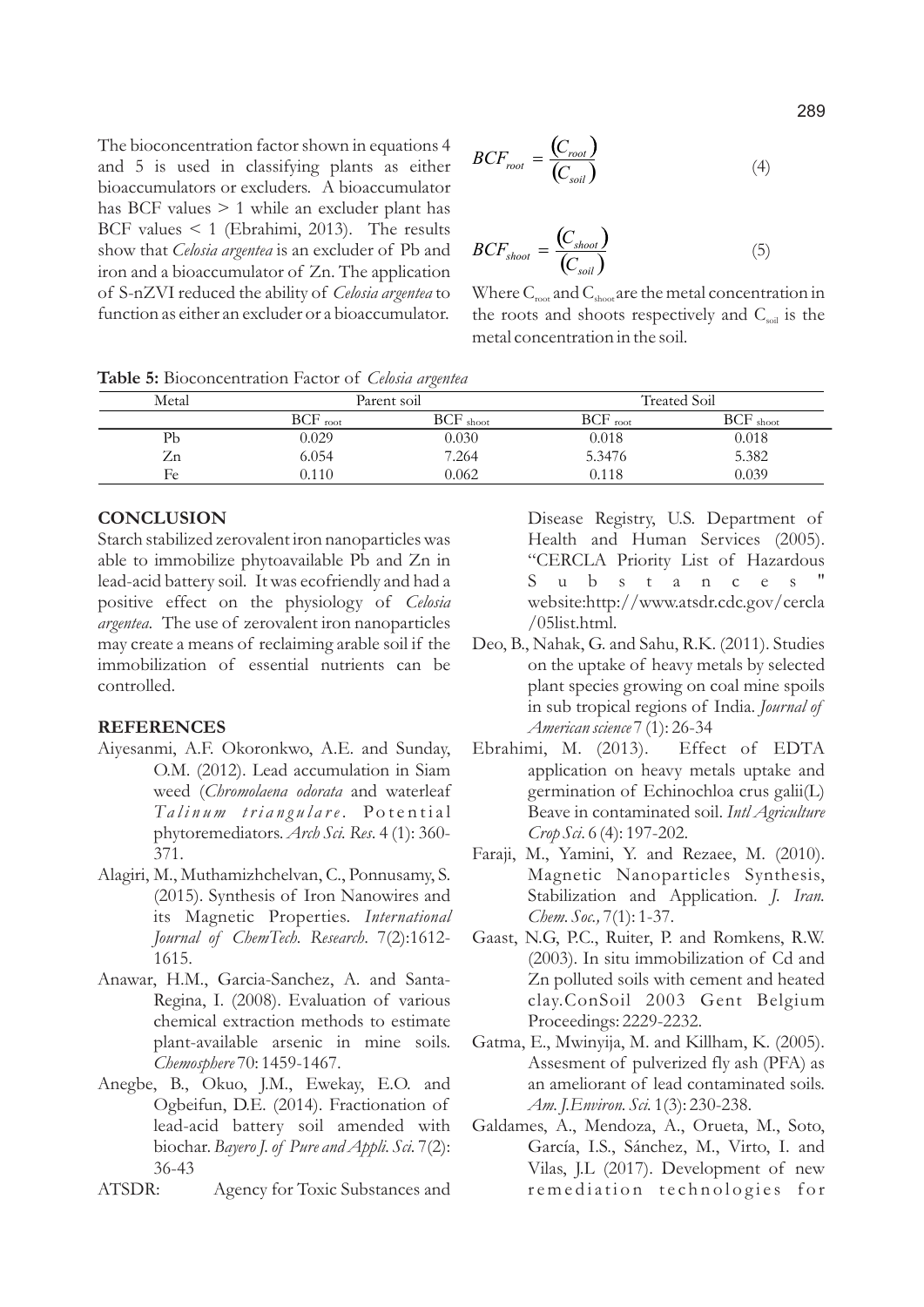contaminated soils based on the application of zero- valent iron nanoparticles and bioremediation with compost. *Res. Eff. Tech* 3: 166 – 176.

- Gil Díaz, M., Prez-Sanz, A., Vicente, M.A. and Lobo, C.M. (2013). Immobilization of Pb and Zn using stabilized iron nanoparticles: effects on soil properties. *Clean – Soil, Air, Water,* 42 (12): 1776-1784.
- Gil Díaz, M., Alonso, J., Rodriguez-Valdés, E., Pinilla, P. and Lobo, M.C. (2014). Reducing the Mobility of Arsenic in Brownfield Soil Using Stabilized Zero-Valent Iron Nanoparticles. *Environ. Sci. Health*, 49 (12): 1361- 1369.
- Gueye, M.T. Petrucci, E. and Palma, .L. (2015). Chemical reduction of hexavalent chromium vi soil slurry by Nanozerovalent iron, *chem. Eng. Tra.*l 43: 655- 660.
- Huang, W. and Tang, X. (2005). Preparation, structure and magnetic properties of mesoporous magnetite hollow spheres, *Journal of Colloid and Interface Science,* 281 (2): 432-436.
- Ioan, S., Cosma, C., Todică, M., Bolboacă, S.D. and Jäntschi, L. (2008). Analysis of Soil Heavy Metal Pollution and Pattern in Central Transylvania. *Int J Mol Sci.* 9(4): 434–453.
- Intawongse, M. and Dean, J. R. (2006). Uptake of heavy metals by vegetable plants grown on contaminated soil and their bioavaibility in human gastrointestinal tract. *J. Food Addictives & contaminants* 23 (1): 36-48
- Kalembkiewicz, J. and Soèo, E. (2005). Investigation of chemical fractions of Cr in soil. *Polish Journal of Environmental Studies,* 14 (5): 593 – 598.
- Krajewski, M., Lin, W.E., Lin, H.M., Brozozka, K., Lewinska, S., Nedelko, N., Slawka-Waniewka, A., Borysiuk, J. and Wasik, D. (2015). Structural and magnetic properties of iron nanowires and nanoparticles fabricated through a reduction reaction. *Beilstein J. Nanotechnol* 6: 1652-1660.
- Li, X., Yang, Y., Gao, B., and Zhang, M. (2015). Stimulation of Peanut Seedling Development and Growth By Iron Nanoparticles at Low Concentrations. Plos ONE,  $10(4)$ ,  $e0122884$ . http://doi.org/10.1371/journal.pone.01

22884

- Mench, M. J., Vangroensveld, J., Leep, N.M., Edwards, R. (1998). Physicochemical aspects and efficiency of trace element immobilization by soil amendment in Vangroensveld J., Cunningham, S.D (eds): metal contaminated soils. Springer, Berlin, pp 151-182.
- Moosavi, S.G. and Seghatoleslami, M. J. (2013). Phytoremediation: A review. *Adv. Agric.Biol.* 1(1): 5 – 11.
- Nedecky, B.R., Krystofova, O., Nejd, L. and Adam, V. (2017). Nanoparticles based on essential metals and their phytotoxicity. *J. Nanobiotech* 15:33
- Nouri, J., Khorasani, N, Lorestani, B., Karami, M, Hassani, A.H. and Yousefi, N. (2009). Accumulation of heavy metals in soil and uptake by plant species with phytoremediation potentials. *Environ E a r t h S c i* 5 9 : 3 1 5 . https://doi.org/10.1007/s12665-009- 0028-2
- Orhue, E.R. and Ekhomun, (2010). Chromium Effects on Early Growth of Water Leaf (*Talinum Triangulare*)in an Ultisol. *American- Eurasian J.Agric & Environ.Sci*. 7(5):586-590
- Prabu, D. and Parthiban, R. (2013). Synthesis and Characterization of nanoscale zerovalent iron (NZVI) nanoparticles for environmental remediation. *Asian J. Pharm. Tech*. 13(4): 181-184.
- Rahman, H. A. and Zaim, F.A. (2015). Concentration Level of Heavy Metals in Soil at Vegetables Areas in Kota Bharu, Kelantan, Malaysia. *Int. J. Environ. Sci. and Dev.* 6(11): 843-848.
- Rashmi, S.H., Madhu, G.M., Kittur, A.A. and Suresh, R. (2013). Synthesis, characterization and application of zerovalent iron nanoparticles for the removal of toxic metal hexavalent chromium from aqueous solution. *Int. J. of current engineering and technology*. 37-42.
- Selvarani, M. and Prema, D. (2012). Removal of toxic metal hexavalent chromium from aqueous solution using starch stabilized nanoscale zerovalent iron as adsorbent: Equilibrium and kinetics. *Int. J. Environ.Sci.*  2(4): 1962-1975.